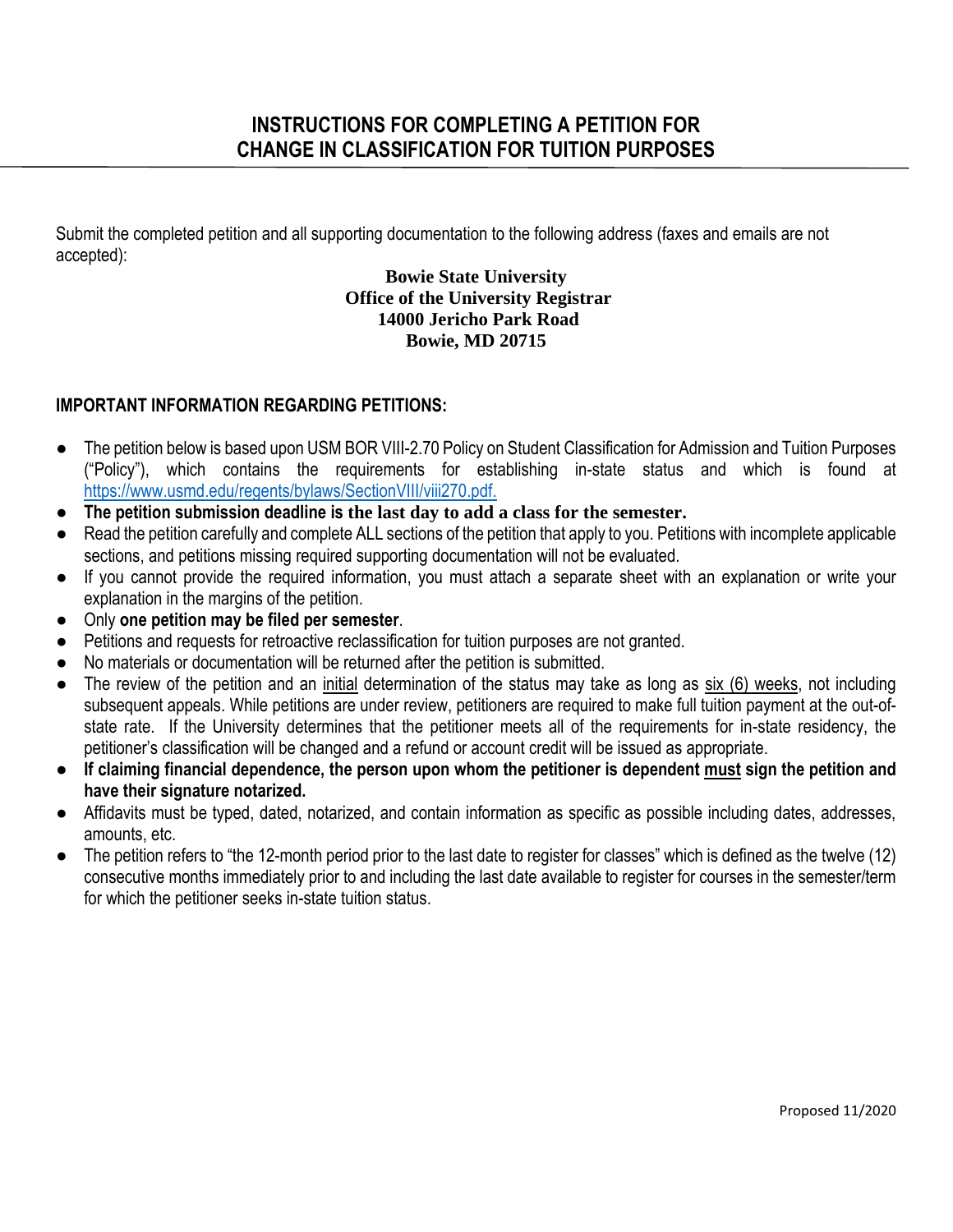# **Bowie State University**

# **PETITION FOR CHANGE IN CLASSIFICATION FOR TUITION PURPOSES**

**DIRECTIONS:** This form is intended for use by those who seek a change in residency classification or by those whose status cannot be determined from the information submitted with the application for admission. Only one petition for change in status may be filed per semester. All petitioners must complete Section 1 (Petitioner Information), Section 2 (Income, Support, and Expense Information of Petitioner), Section 3 (Petitioner Residency Information), and Section 6 (Affirmation of Petitioner and Person Upon Whom Dependent). Petitioners who claim financial dependence upon another person must have the person upon whom the petitioner is financially dependent complete Section 4 (Residency Information for Person Upon Whom Petitioner is Financially Dependent). Petitioners who raised the presumption that they are in the State of Maryland primarily for the purpose of attending an educational institution and wish to rebut this presumption will need to complete Section 5 (Rebuttal Evidence) (see Section 5 for explanation). **Provide documentation where appropriate/required.** 

# **SECTION 1: PETITIONER INFORMATION** (To be completed by Petitioner)

|               | Program (Check one): o Undergraduate                    | o Graduate |    |                                                                                           |
|---------------|---------------------------------------------------------|------------|----|-------------------------------------------------------------------------------------------|
|               | 1) Are you currently registered? $\circ$ Yes $\circ$ No |            |    |                                                                                           |
|               | 2) Semester & Year Admitted: ________________           |            |    |                                                                                           |
|               |                                                         |            |    | 3) Current Class Status: o Freshman o Sophomore o Junior o Senior o Graduate/Professional |
|               |                                                         |            |    |                                                                                           |
| Last          | First                                                   |            | MI |                                                                                           |
|               |                                                         |            |    |                                                                                           |
| <b>Street</b> |                                                         |            |    |                                                                                           |
|               |                                                         |            |    |                                                                                           |
| City          | State                                                   | Zip        |    |                                                                                           |
|               |                                                         |            |    |                                                                                           |
|               |                                                         |            |    | 9) Semester & Year of Petition (cannot be a past semester/term): _______________          |

10) Have you filed a residency petition before?  $\circ$  Yes  $\circ$  No If Yes, indicate semester and year: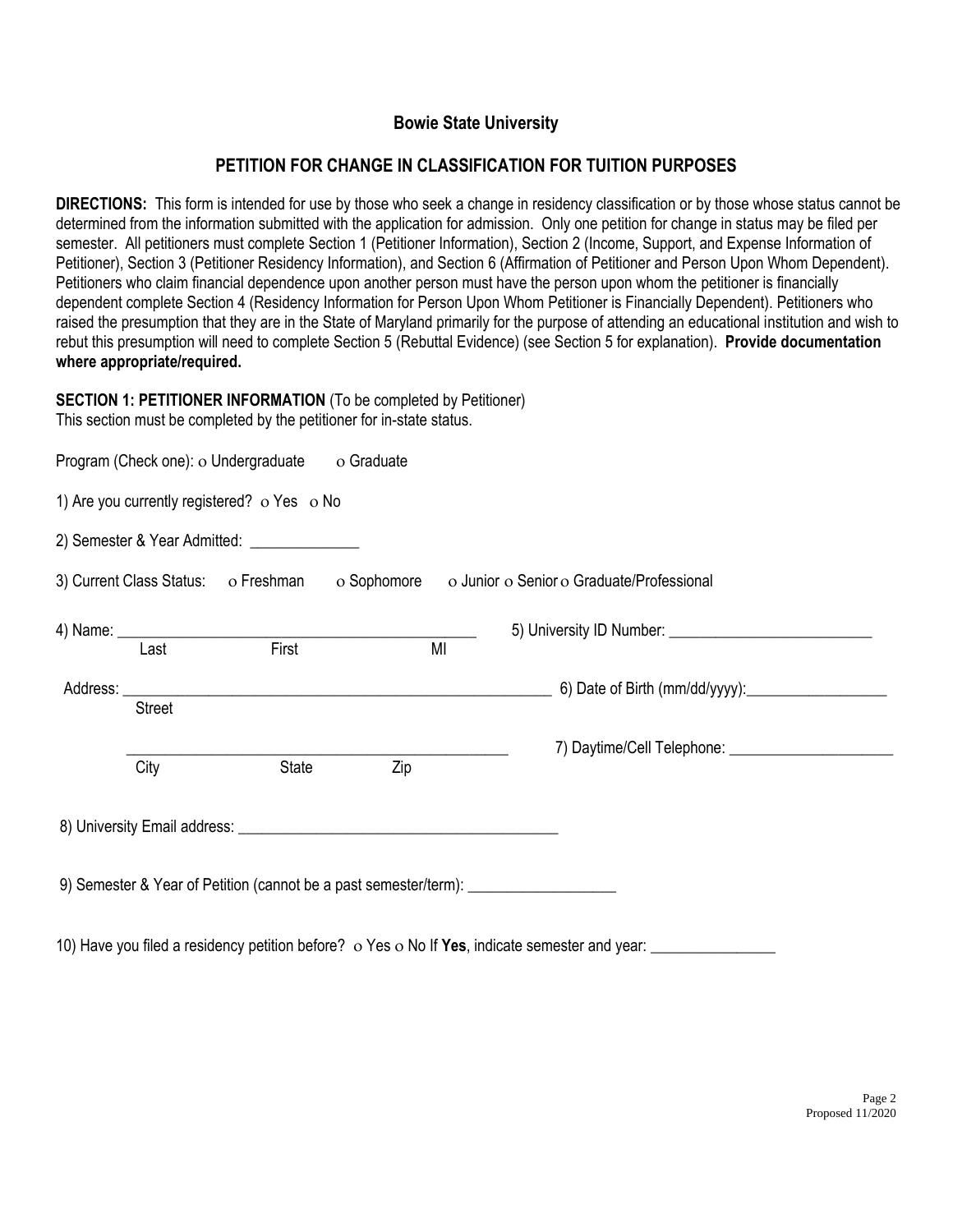**SECTION 2: INCOME, SUPPORT, AND EXPENSE INFORMATION OF PETITIONER** (To be completed by Petitioner) This section must be completed by all petitioners. The evidence should document any employment and earnings history through sources beyond those incident to enrollment as a student in an educational institution, e.g., beyond support provided by work study, scholarships, grants, stipends, aid, student loans, etc. The petitioner must list all employers for the past two (2) years, with specific dates of employment.

- 1) Have you been employed within the past two years?  $\sigma$  Yes  $\sigma$  No
	- If **Yes,** list all employers (most recent first) for the past 2 years. Use a separate sheet if necessary.

| Name of Employer | <b>Address (City and State)</b> | <b>Dates of Employment</b> |
|------------------|---------------------------------|----------------------------|
|                  |                                 | (month/year to month/year) |
|                  |                                 |                            |
|                  |                                 |                            |

2) Income Tax Information: For the 12-month period prior to the last date to register for classes, including the most recent tax year, did you file a state income tax return(s)?  $\overline{\phantom{a}}$  o Yes o No

If **No**, attach an explanation.

If **Yes**, list the following information regarding state income taxes (if necessary, attach a supplemental sheet):

Income Tax Returns The Contract of the Contract of Team Year(s) Filed

State [indicate state(s)]: \_\_\_\_\_\_\_\_\_\_\_\_\_\_

**Attach:**

- **photocopies of your most recent paystub, and**
- **signed and filed state income tax returns\* with all attachments and W-2 forms for the tax year ending within the 12-month period prior to the last date to register for classes. (If you did not file a Maryland state income tax return for that tax year, attach an explanation. If you filed state income tax returns in more than one state, attach all returns and an explanation.)**

**\* For Maryland Income Tax returns, attach Maryland Comptroller's certified copies of each Maryland tax return.** 

**(To obtain Maryland Comptroller's certified copies, complete Maryland Comptroller's Office Form 129 found at [https://marylandtaxes.gov/divisions/cd/docs/129.pdf\)](https://marylandtaxes.gov/divisions/cd/docs/129.pdf)**

- 3) Please check one:
	- **I am financially independent.** I provide 50% or more of my own living and educational expenses and I have not been claimed as a dependent on another person's most recent income tax return.
	- **I am financially dependent** on another person who has claimed me as a dependent on their most recent income tax returns. (Petitioners who claim financial dependence upon another person must have the person upon whom the petitioner is financially dependent complete Section 4.) Name of person upon whom you are dependent and relationship to you: \_\_\_\_\_\_\_\_\_\_\_\_ How long have you been dependent upon this person? Is the person a resident of Maryland?  $\circ$  Yes  $\circ$  No Address of this person:
	- **I am not financially independent (I do not provide 50% or more of my own living and educational expenses),**  but I have not been claimed as a dependent on another person's most recent income tax returns, and I am not a ward of the State of Maryland. (Petitioners who claim financial dependence upon another person must have the person upon whom the petitioner is financially dependent complete Section 4.)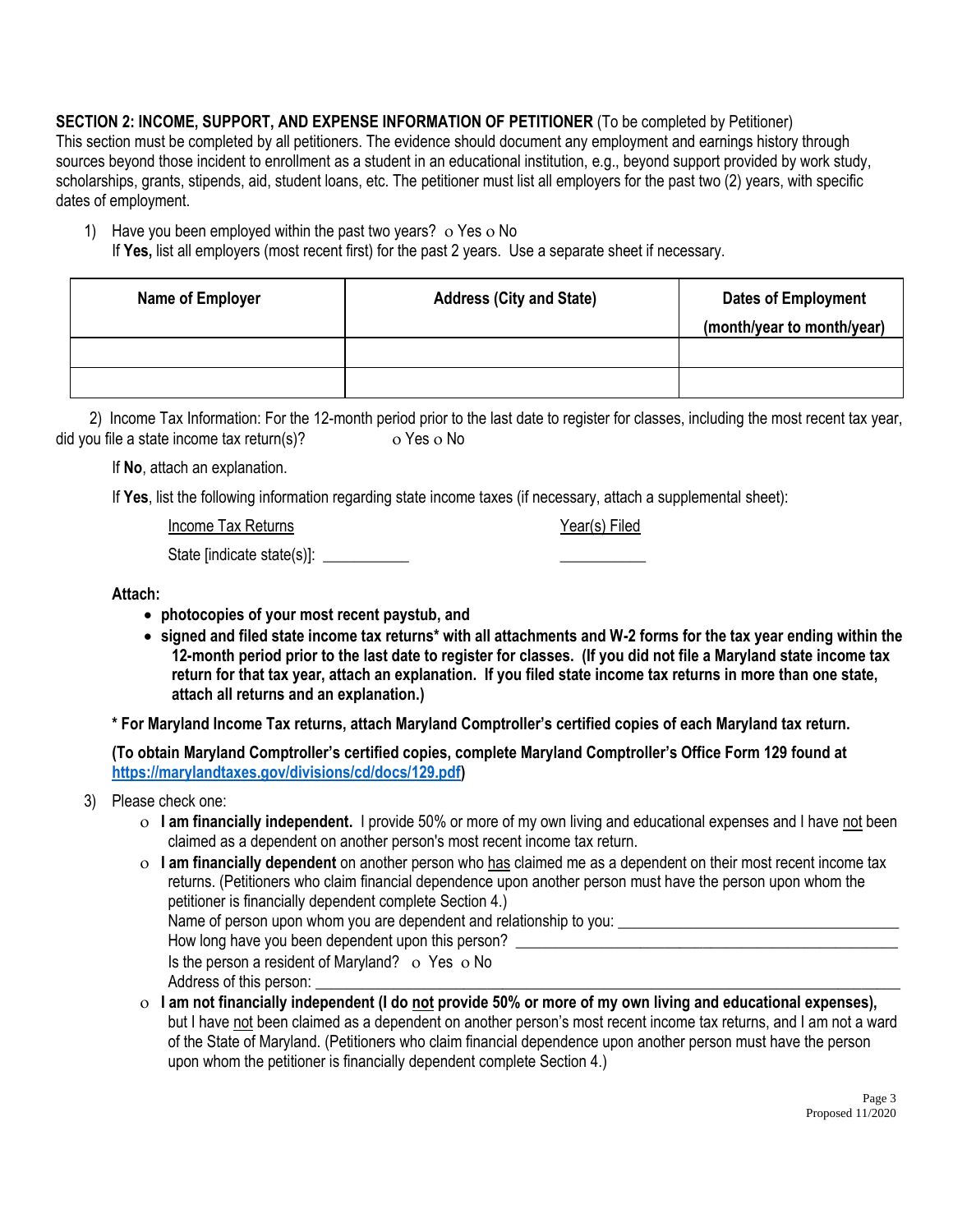Name of person who provides you with financial support for more than 50% of your living and educational expenses, and relationship to you:

How long has this person been providing such financial support? Is the person a resident of Maryland?  $\circ$  Yes  $\circ$  No Address of this person: \_

- **I am a ward of the State of Maryland.** If a ward of the State, please submit your court decree or documentation from your social worker.
- 4) Complete the following chart below.

#### **Expense and Sources of Funds and other Financial Support Information for Petitioner for the 12-Month Period Prior to Last Date to Register for Classes**

| <b>Expenses</b>                                                                                                |                      | Sources of Funds and other Financial Support                                                                                                                                                                 |                      |
|----------------------------------------------------------------------------------------------------------------|----------------------|--------------------------------------------------------------------------------------------------------------------------------------------------------------------------------------------------------------|----------------------|
|                                                                                                                | <b>Annual Amount</b> |                                                                                                                                                                                                              | <b>Annual Amount</b> |
| <b>Tuition and Fees</b>                                                                                        |                      | Income (including employment and<br>self-employment income)<br>$\bullet$ Attach paystub(s), W-2(s),<br>1099(s), and/or tax return(s)                                                                         |                      |
| Housing and Food (on-campus<br>or off-campus)                                                                  |                      | Contribution from another person (e.g.<br>alimony, child support, contribution from<br>family member or others)<br>Attach statement(s) or<br>$\bullet$<br>affidavit(s) evidencing source of<br>contribution. |                      |
| Personal Expenses (e.g.<br><b>Health Insurance and Medical</b><br>Expenses, Transportation,<br>Clothing, etc.) |                      | Trust and/or Investment Funds<br>Attach investment/portfolio<br>$\bullet$<br>statement(s).                                                                                                                   |                      |
| Books and Supplies (if<br>applicable)                                                                          |                      | Loans/Grants/Fellowships/Stipends/<br>Scholarships<br>Attach your promissory note(s),<br>with disbursement dates listed,<br>for all loans.                                                                   |                      |
| Other                                                                                                          |                      | Savings and Checking Account Balances<br>Attach your bank statement(s)<br>$\bullet$<br>verifying these amounts.                                                                                              |                      |
|                                                                                                                |                      | Other<br>Attach supporting<br>$\bullet$<br>documentation.                                                                                                                                                    |                      |
| <b>TOTAL</b>                                                                                                   |                      | <b>TOTAL</b>                                                                                                                                                                                                 |                      |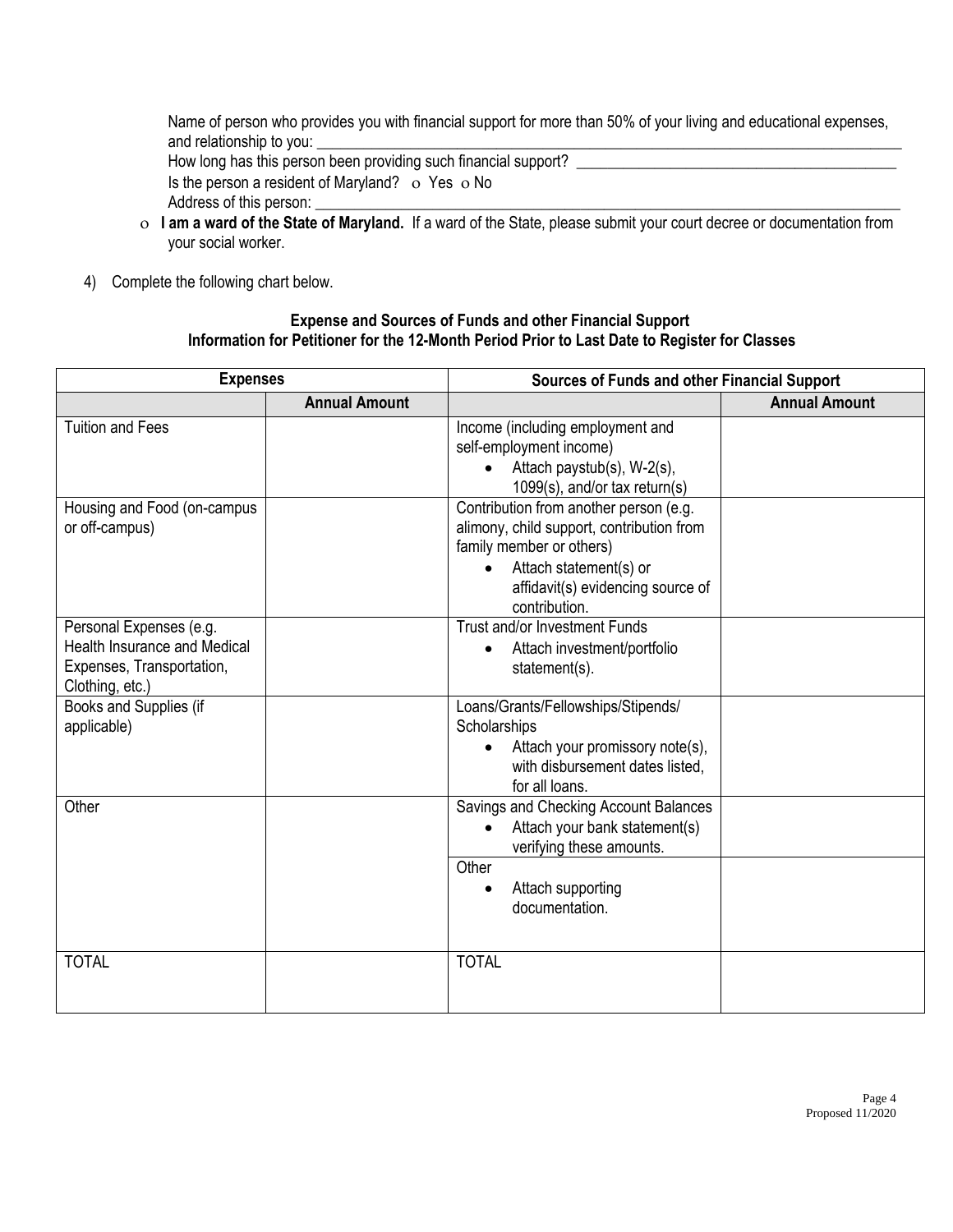## **SECTION 3: PETITIONER RESIDENCY INFORMATION** (To be completed by the Petitioner)

- 1) Have you lived outside the State of Maryland? o Yes o No
	- a. If yes, did you move to Maryland primarily to attend an educational institution? Yes No If No, attach a statement regarding the circumstances that brought you to the State of Maryland.
	- b. For the last 12 consecutive months, have you had the continuous intent to reside in Maryland indefinitely and for a primary purpose other than that of attending an educational institution in Maryland? o Yes o No

2) a. Indicate name(s) and address(es) of high school(s) attended (if necessary, attach a supplemental sheet):

| <b>Street</b>                                                                                                                                                          | City | State | Zip                                                                                                                                |
|------------------------------------------------------------------------------------------------------------------------------------------------------------------------|------|-------|------------------------------------------------------------------------------------------------------------------------------------|
|                                                                                                                                                                        |      |       |                                                                                                                                    |
| 2) b. If applicable, indicate name(s) and address(es) of all other previously attended higher education institution(s) (if necessary,<br>attach a supplemental sheet): |      |       |                                                                                                                                    |
|                                                                                                                                                                        |      |       |                                                                                                                                    |
|                                                                                                                                                                        |      |       |                                                                                                                                    |
| <b>Street</b>                                                                                                                                                          | City | State | Zip                                                                                                                                |
|                                                                                                                                                                        |      |       |                                                                                                                                    |
| Were you assessed in-state or out-of-state tuition and fees while enrolled at that institution?<br>o In-state o Out-of-state o Not Applicable                          |      |       |                                                                                                                                    |
|                                                                                                                                                                        |      |       | Did you own or rent or occupy living quarters in Maryland during the entire 12-month period prior to the last date to register for |

- **a photocopy of deed(s) or lease agreement(s) (if your name does not appear on the deed or lease, then provide a notarized statement from the deed or leaseholder specifying the address and dates of occupancy), and**
- **if you provide a lease, also provide cancelled rent checks (front and back of checks) or evidence of payment from your rental agent if cancelled rent checks are not available or applicable, and**
- **a statement of your 12-month residence history.**

#### **List living quarters for the 12-month period prior to the last date to register for classes.**

| <b>Address</b> (Street Address, City and State) | Dates of Occupancy From (mm/dd/yyyy) To (mm/dd/yyyy) |
|-------------------------------------------------|------------------------------------------------------|
|                                                 |                                                      |
|                                                 |                                                      |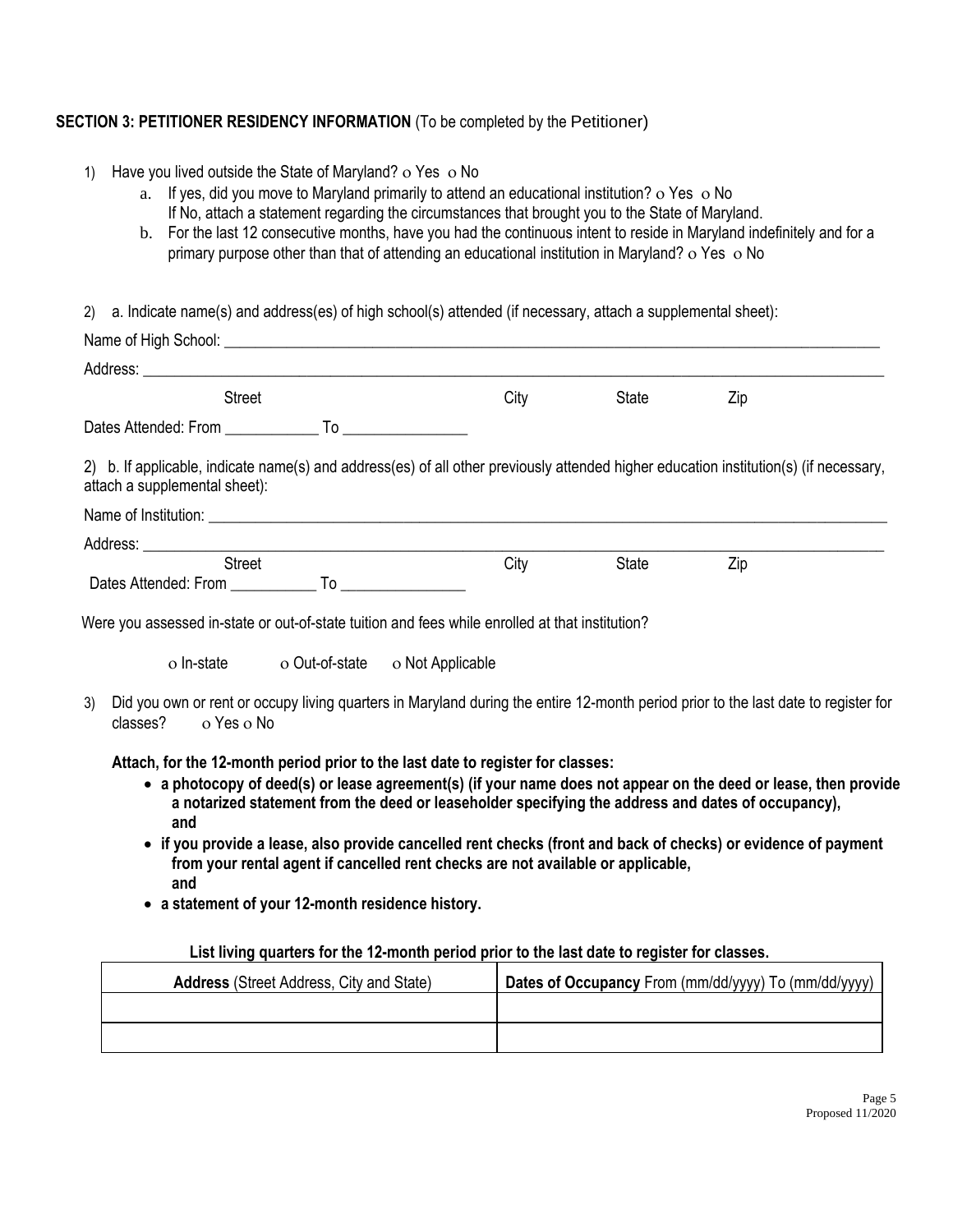- 4) Are all, or substantially all, of your personal property such as household effects, furniture, and pets in the State of Maryland? o Yes o No If **No**, attach an explanation.
- 5) Motor Vehicle Registration: Do you own/co-own or lease/co-lease or have you owned/co-owned or leased/co-leased any vehicle(s) during the 12 months prior to the last date to register for classes?  $\circ$  Yes  $\circ$  No If Yes, complete the following information:

| Year, Vehicle Make<br>& Model | <b>State of Registration(s)</b><br>(For the 12-month period<br>prior to the last date to<br>register for classes) | Date(s) of Original<br><b>Registration &amp;</b><br>Date(s) of<br>Renewal | Date of Vehicle<br><b>Purchase or Lease</b> | <b>Currently Owned or</b><br>Leased?<br>If not, date vehicle sold or<br>lease terminated |
|-------------------------------|-------------------------------------------------------------------------------------------------------------------|---------------------------------------------------------------------------|---------------------------------------------|------------------------------------------------------------------------------------------|
|                               |                                                                                                                   |                                                                           |                                             |                                                                                          |
|                               |                                                                                                                   |                                                                           |                                             |                                                                                          |

**Attach:**

- **a photocopy of the current and previous registration(s) and title(s), or registration and lease agreement, of all vehicles,**
	- **and**
- **if your current registration and title, or registration and lease agreement, were issued less than 12 months ago, provide a photocopy of previous registration(s) and title(s) of all vehicles listed, and**
- **if sold, provide a photocopy of the Bill of Sale, and**
- **if the vehicle was purchased within the previous 12 consecutive months, provide a photocopy of Purchase Order.**
- 6) Motor Vehicle Operator's License:

a) Do you possess a valid driver's license?  $\overline{O}$  Yes  $\overline{O}$  Nolf Yes, in what state?

b) If Maryland, what was the original date of issue?

If you've renewed your license, what is the most recent date of issue (not expiration date):

c) Have you possessed a driver's license in a state other than Maryland within the last 12 months?  $\circ$  Yes  $\circ$  No **Attach:**

- **a photocopy of any driver's license you currently possess, and**
- **if issued or renewed during the 12-month period prior to the last date to register for classes, provide a photocopy of previous license or an uncertified copy of your MVA driving record.**

## 7) Voter Registration

Are you currently registered to vote? o Yes o No If Yes, in what state? **Attach:**

- **a photocopy of your most recent voter's registration.**
- 8) Do you receive non-Maryland public assistance (i.e. housing assistance, Medicaid, or food vouchers)? o Yes o No **If Yes**, **attach a photocopy of source and type of assistance that covers the 12-month period prior to the last date to register for classes.**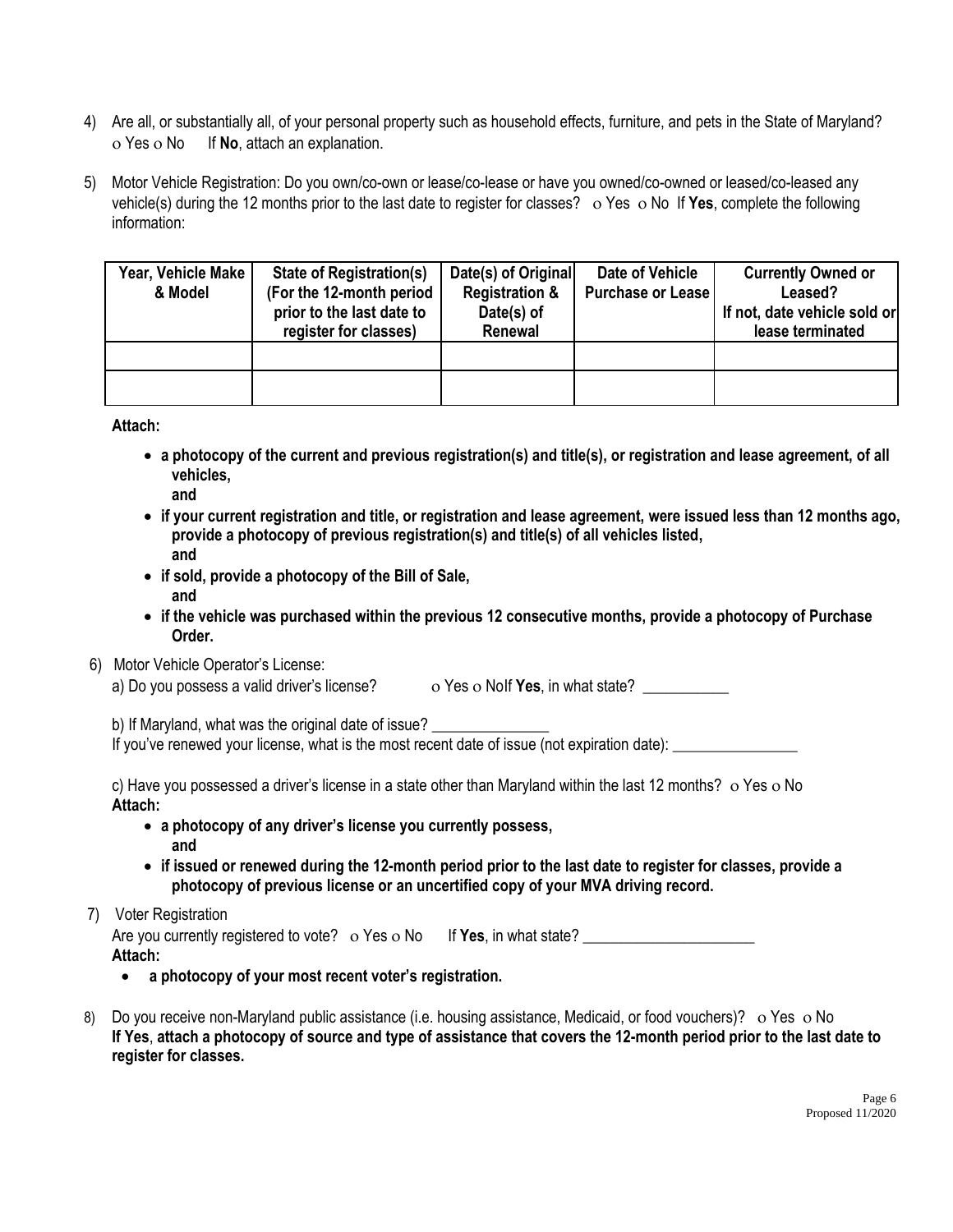- 9) Citizenship Status
	- a) Are you a citizen of the United States?  $\circ$  Yes  $\circ$  No (If **No**, complete b through g, as applicable).

**If Yes, attach a photocopy of a document demonstrating current U.S. citizenship status that covers the 12-month period prior to the last date to register for classes (e.g. copy of birth certificate or passport or naturalization certificate) and skip to Section 4.** 

- b) If not a U.S. citizen, what is your Country of Citizenship: \_\_\_\_\_\_\_\_\_\_\_\_\_\_\_\_\_
- c) If you have a Visa, what type?
- **Attach a photocopy of visa for the 12-month period prior to the last date to register for classes.**
- d) If you do not have a Visa, are you a permanent resident of the U.S.?  $\circ$  Yes  $\circ$  No
- **If yes, attach a copy of Permanent Resident Card (front and back) that covers the 12-month period prior to the last date to register for classes.**
- e) Are you an applicant for Permanent Residency and have filed the I-485 Application to Register Permanent Residence or Adjust Status? o Yes o No
- **If yes**, **attach a copy of I-485/I-797C document that covers the 12-month period prior to the last date to register for classes.**
- f) Are you an applicant for Naturalization and have filed the N-400 Application for Naturalization? o Yes o No
- **If yes, attach a copy of N-400 document that covers the 12-month period prior to the last date to register for classes.**
- g) Other status (explain):  $\Box$
- **Attach a photocopy of current immigration documentation that covers the 12-month period prior to the last date to register for classes.**

## **SECTION 4: RESIDENCY INFORMATION FOR PERSON UPON WHOM PETITIONER IS FINANCIALLY DEPENDENT**

(To be completed by the person who has financially supported or claimed the petitioner as a dependent on the most recent state income tax return.)

1) Did you own or rent or occupy living quarters in Maryland for the 12-month period prior to the last date for the petitioner to register for classes? o Yes o No If No, attach an explanation.

#### **List living quarters for the 12-month period prior to the last date to register for classes.**

| <b>Address</b> (Street Address, City and State) | Dates of Occupancy From (mm/dd/yyyy) To (mm/dd/yyyy) |
|-------------------------------------------------|------------------------------------------------------|
|                                                 |                                                      |
|                                                 |                                                      |

*Attach,* **for the 12-month period prior to the last date for the petitioner to register for classes:**

- **a photocopy of your deed(s) or lease agreement(s) (if your name does not appear on the deed or lease, then provide a notarized statement from the deed or leaseholder specifying the address and dates of occupancy), and**
- **if you provide a lease, also provide cancelled rent checks (front and back of checks) or evidence of payment from your rental agent if cancelled rent checks are not available or applicable, and**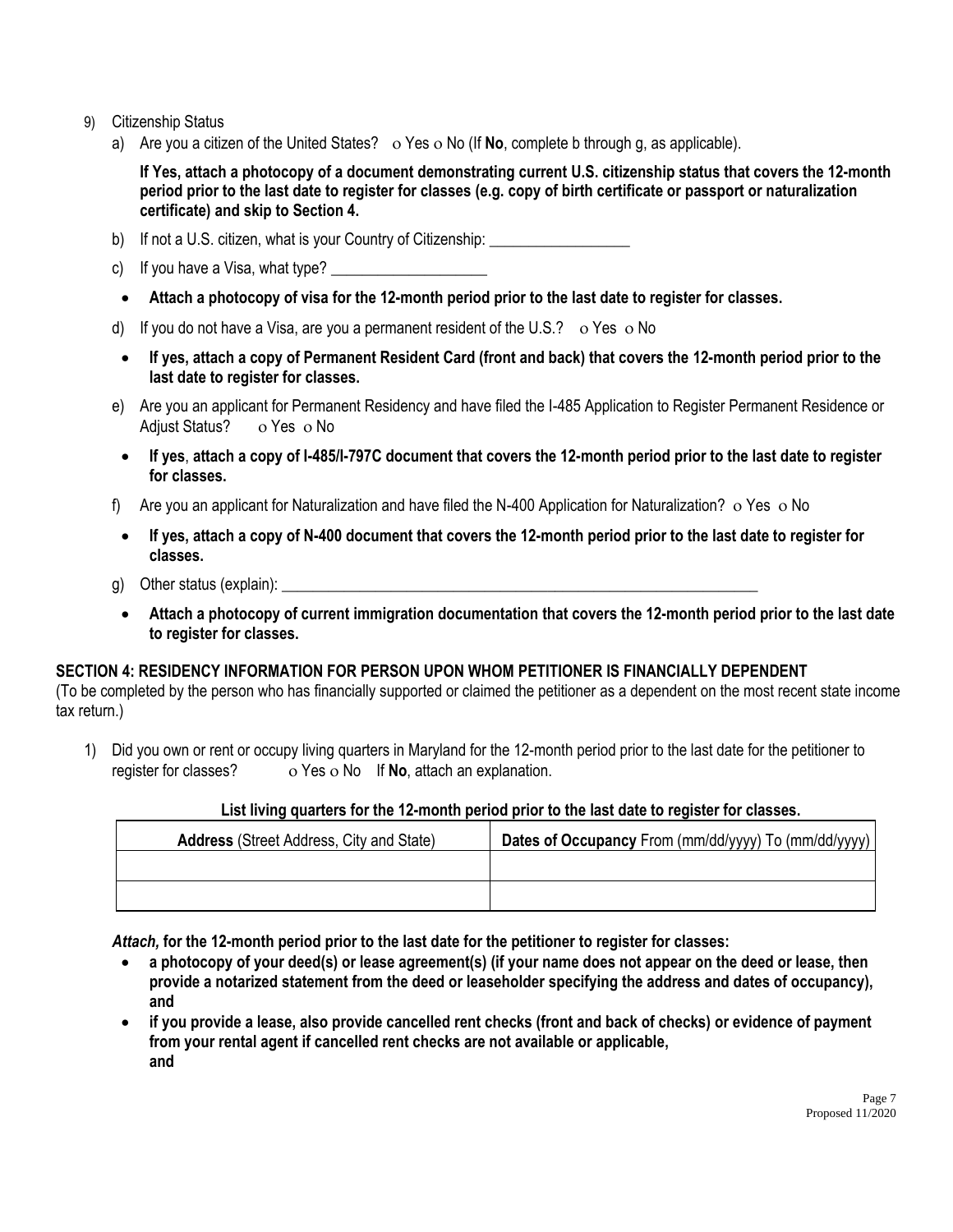#### **a statement of your 12-month residence history.**

- 2) Are all, or substantially all, of your personal property such as household effects, furniture, and pets in the State of Maryland? o Yes o No If **No**, attach an explanation.
- 3) Will you claim or have you claimed the petitioner as your dependent on your state income tax returns for the tax year(s) during the 12-month period prior to the last date for the petitioner to register for classes? o Yes o No If **No**, attach an explanation.

#### **Attach:**

- **photocopies of all your completed, signed and filed state income tax returns\* with all attachments and W-2 forms for the tax year ending within the 12-month period prior to the last date for the petitioner to register for classes, and**
- **if you did not file a Maryland state income tax return for that tax year, attach an explanation, and**
- **if you filed state income tax returns in more than one state, attach all returns and an explanation.**

**\* For Maryland Income Tax returns, attach Maryland Comptroller's certified copies of each Maryland tax return.** 

**(To obtain Maryland Comptroller's certified copies, complete Maryland Comptroller's Office Form 129 found at [https://marylandtaxes.gov/divisions/cd/docs/129.pdf\)](https://marylandtaxes.gov/divisions/cd/docs/129.pdf)**

## **SECTION 5: REBUTTAL EVIDENCE (To be completed by the Petitioner)**

As provided in Section II.B of USM BOR VIII-2.70 Policy on Student Classification for Admission and Tuition Purposes, either of the following circumstances raises a presumption that the student is residing in the State of Maryland primarily for the purpose of attending an educational institution, and, therefore, does not qualify for in-state status under the Policy:

- A student is attending school or living outside of Maryland at the time of application for admission to the USM institution; or
- A student is Financially Dependent on a person who is not a resident of Maryland. A Financially Dependent student is one who has been claimed as a dependent on another person's prior year tax returns or is a ward of the State of Maryland. A student will be considered financially independent if the student provides 50% or more of his or her own living and educational expenses and has not been claimed as a dependent on another person's most recent tax returns.

If the information received by the institution has raised the presumption set forth above, the student bears the burden of rebutting the presumption by presenting additional evidence of objectively verifiable conduct to rebut the presumption and show the requisite intent to reside in Maryland indefinitely and for a primary purpose other than that of attending an educational institution in Maryland. Rebuttal evidence of intent must be clear and convincing and will be evaluated not only by the amount presented but also based upon the reliability, authenticity, credibility and relevance of the evidence and the totality of facts known to the institution. Evidence that does not document a period of at least twelve (12) consecutive months immediately prior to and including the last date available to register for courses in the semester/term for which the student seeks in-state tuition status is generally considered an unfavorable factor under the Policy. The absence of objective, relevant evidence is generally considered an unfavorable factor. A student's statement of intent to remain in Maryland in the future is generally not considered to be objective evidence under the Policy.

For purposes of rebutting the presumption, additional evidence that will be considered includes, but is not limited to:

- 1) Source of financial support:
	- a. Maryland employment and earnings history through sources beyond those incident to enrollment as a student in an educational institution e.g., beyond support provided by work study, scholarships, grants, stipends, aid, student loans, etc. (Tuition costs will be considered as a student expense only to the extent tuition exceeds the amount of any educational scholarships, grants, student loans, etc.), or
	- b. Evidence the student is Financially Dependent, for the previous 12 months, upon a person who is a resident of Maryland.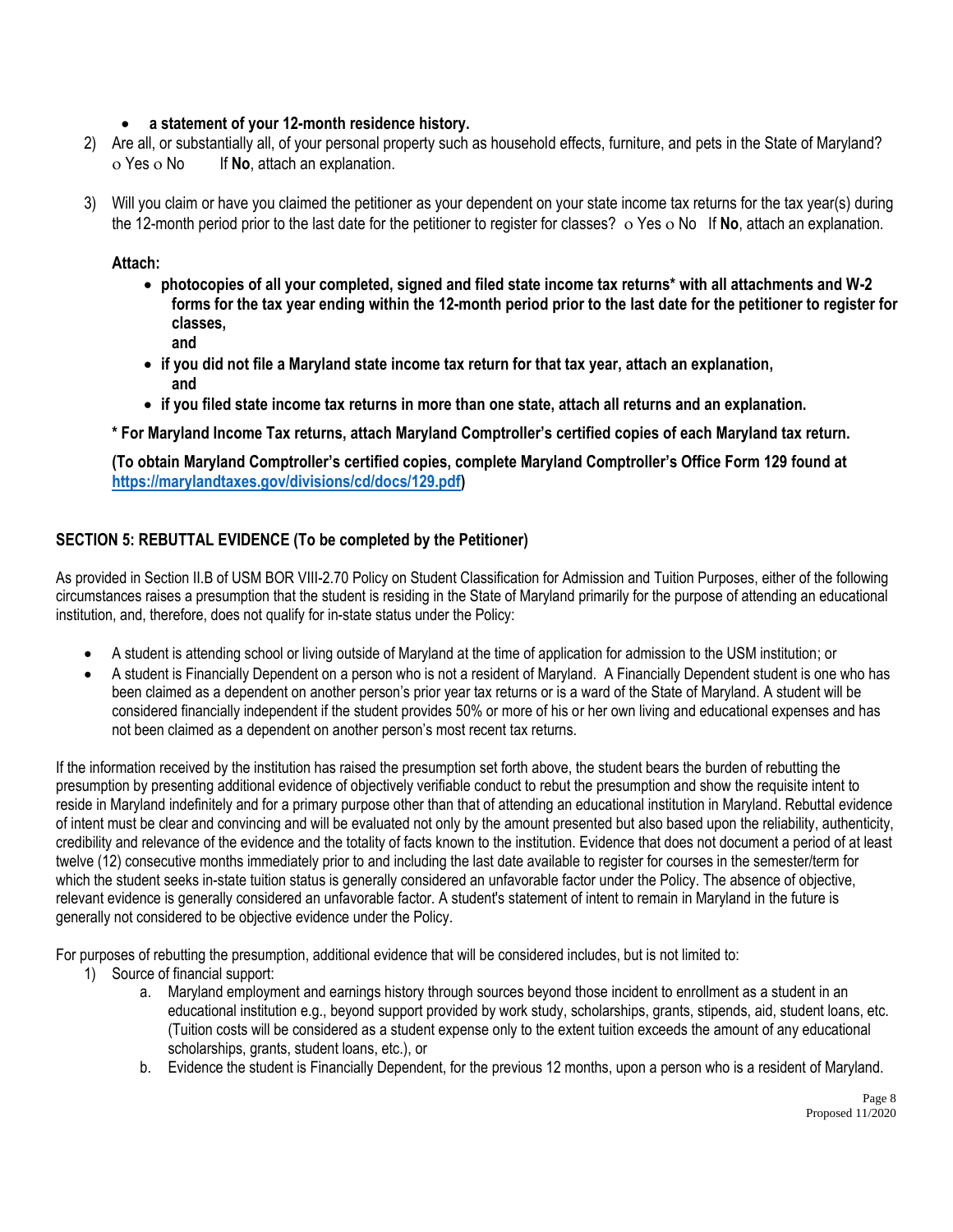- 2) Substantial participation as a member of a professional, social, community, civic, political, athletic or religious organization in Maryland, including professionally related school activities that demonstrate a commitment to the student's community or to the State of Maryland.
	- **Attach signed statement(s) on letterhead from the professional, social, community, civic, political, athletic, or religious organizations showing the activity and applicable dates.**
- 3) Registration as a Maryland resident with the Selective Service, if applicable.
	- **Attach a copy of Selective Service registration.**
- 4) Evidence that the student is married to a Maryland resident.
	- **Attach a copy of marriage certificate.**
- 5) Evidence that the student attended schools in Maryland for grades K‐12.
	- **Attach a copy of transcripts with years of attendance.**
- 6) Evidence showing the student uses his or her Maryland address as his or her sole address of record for all purposes including on health and auto insurance records, bank accounts, tax records, loan and scholarship records, school records, military records, leases, etc.
	- **Attach evidence of your sole address of record for all purposes (including on health and auto insurance records, bank accounts, tax records, loan and scholarship records, school records, military records, leases, etc.).**
- 7) An affidavit from a person unrelated to the student that provides objective, relevant evidence of a student's conduct demonstrating the student's intent to reside in Maryland primarily for a purpose other than that of attending an educational institution in Maryland.
	- **Attach notarized affidavit(s) from a person(s) unrelated to you that provides objective, relevant evidence of your conduct demonstrating your intent to live permanently in Maryland.**
- 8) Evidence of life and employment changes that caused the student to relocate to Maryland for reasons other than primarily educational purposes (e.g. divorce, family relocation, taking care of a sick family member, etc.)
	- **Attach evidence of life and employment changes (e.g. employment offer letter) and other documentation supporting the life changes.**

**SECTION 6: AFFIRMATION OF PETITIONER AND PERSON UPON WHOM DEPENDENT (**To be completed by the petitioner and/or person upon whom the petitioner is financially dependent.)

I affirm that I have read USM BOR VIII-2.70 Policy on Student Classification for Admission and Tuition Purposes, which contains the requirements for establishing in-state status and which is found at https://www.usmd.edu/regents/bylaws/SectionVIII/viii270.pdf.

I hereby swear and affirm that all information provided in this petition is accurate and complete, and that all documents attached hereto are true and unaltered copies of the original documents requested. I understand that failure to include all requested documents will render this petition invalid. If false or misleading information is submitted, the University may, at its discretion, revoke in-state status and take disciplinary action, including suspension or expulsion. I agree to notify the University, in writing, within fifteen (15) days of any change of circumstances that may alter my eligibility for in-state status.

| Signature of Petitioner (notary not required)                          |      | Date |
|------------------------------------------------------------------------|------|------|
| <b>NOTARIZED</b> signature of person upon whom petitioner is dependent | Date |      |
| (Petition will not be accepted without notarized signature.)           |      |      |
| Sworn to and subscribed before me<br>this day of                       |      |      |